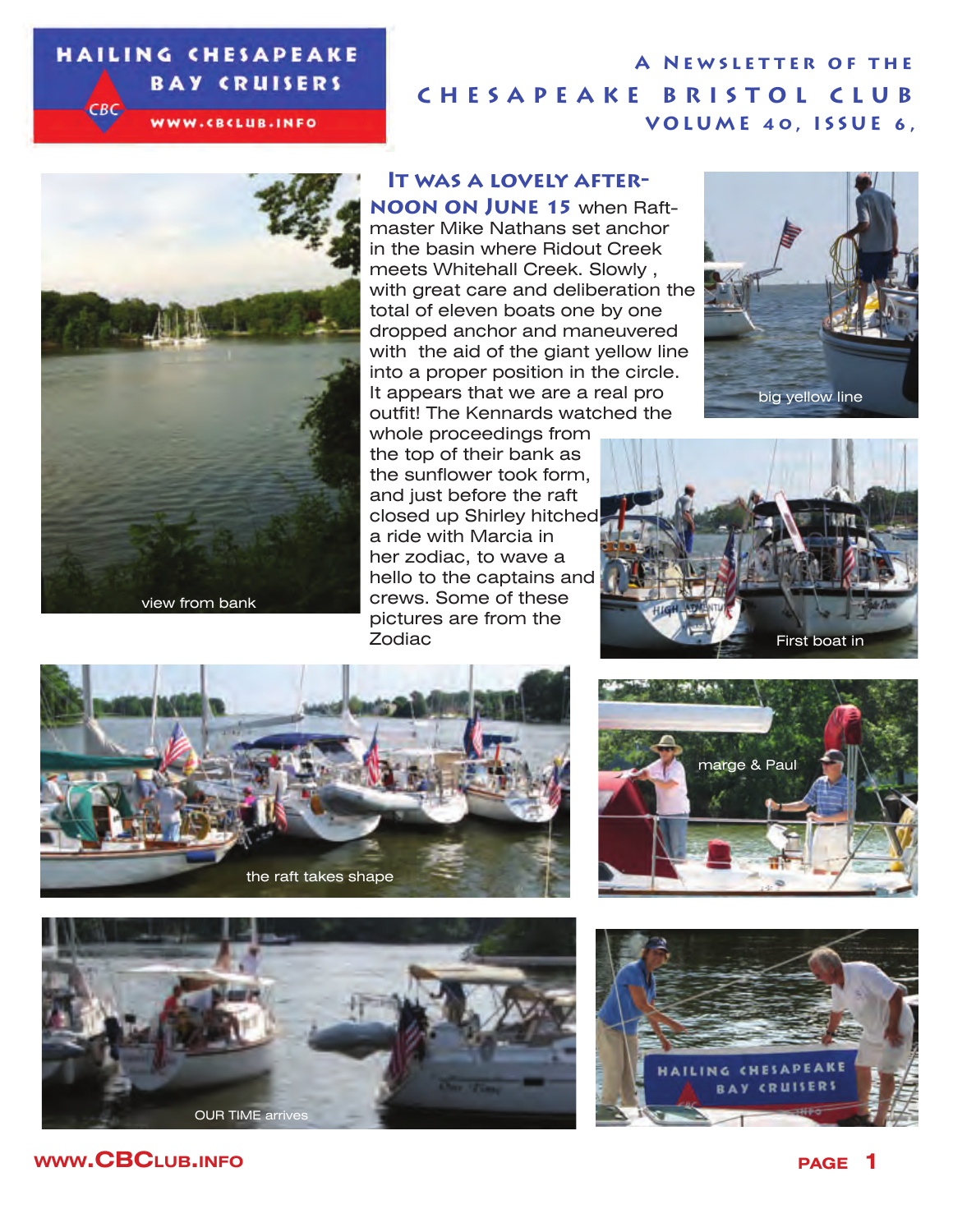

The Raftmaster



Dave & Rebecca

As each boat arrived Mike carefully determined the order of attachment so that the raft would be beautifully balanced, anchors set accurately and positively. Some boats had a bit of a wait, cruising up and down Whitehall creek, up the Ridout, around the growing raft, but everything went smoothly and as the last boat, OUR TIME, was pulled into the down wind side, the sunflower was closed, lines were tweaked and everyone settled in for a grand Mexican happy hour.

A lovely quiet night and after a leisurely breakfast time the raft came apart in the reverse order in rapid succession and much, much faster than their tie alongside times.

 It was a fun party and here are the CBC craft what took part: , HIGH ADVENTURE, SAVOIR FAIRE, MERIDIAN, CAPE DOC-TOR, BROAD ARROW, SCUDDER, CHANTEY, NO MAS, LAST RE-SORT, TARWATHIE and, last but not least, OUR TIME, bearing our new banner!







Sandra



Hombre (Doc)

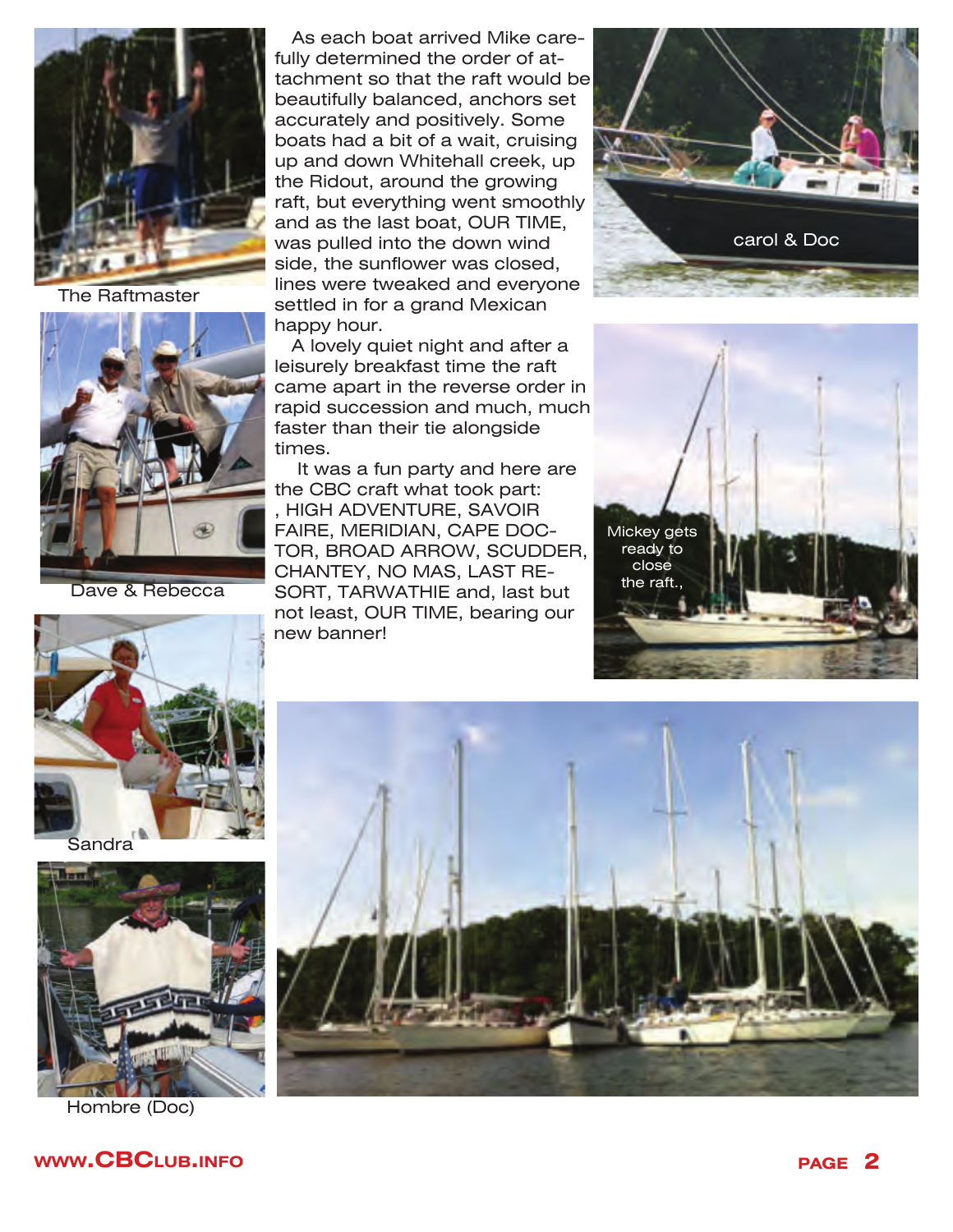# CRAB FEAST TIME SATURDAY, AUGUST 17 BAY RIDGE COMMUNITY CLUBHOUSE 4:00 p.m. happy hour 4:45 p.m. great chinese gift exchange 5:30 p.m. seafood feast delivered

#### **MENU: THREE GREAT OFFERINGS !**

#### **CRAB & SHRIMP \* \* \* \* \* \* \* \* \* \* \* \* \* \* \* \* \* \* \$24:00**

**4 + large crabs, 1/4# shrimp & corn on the cob (additional crabs: \$5:00 each}**

### **SHRIMP ONLY \* \* \* \* \* \* \* \* \* \* \* \* \* \* \* \* \* \* \$14.00**

 **\*1/2# shrimp & corn on the cob (additional 1/2# shrimp: \$9:00)**

### **A 1-1/2# lobster \* \* \* \* \* \* \* \* \* \* \* \* \* \* \* \* \$28:00**

 **\*with butter & corn is available by special order. (a second lobster : \$20.00)**

**Please bring an appetizer, side dish or dessert to share. Tote your favorite beverage along and your healthy appetite for a real feast!**

**The club will furnish ice and water, cocktail sauce, butter, cups, plates, utensils, mallets and plenty of paper towels.**

# **RESERVATIONS ARE REQUIRED.**

**Call Dave or Rebecca at 202-232-2301 or e-mail dburka@delbe.com byWednesday, August 13. to reserve your place and place your order.** 

#### **See the next page for an explanation of the chinese gift exchange. This is a real hoot and Doc Johnson will be the task master for this hilarious event. Be prepared!**

**BY LAND:** Head East on Forest Drive (Rt., 655) from Rt... 2 at Parole, through nine traffic lights at which time you will be on Bay Ridge Road. Pass the Bay Ridge gates and turn left onto East Lake Drive. Bear right and go 4/10 mile to the sign on the left for the Bay Ridge Civic Association Clubhouse. Turn in and you will find plenty of parking.

**By "Sea":** You will find the Lake Ogleton entrance NW of AH! (formerly Tolly Pt.) Be sure that the  $#1$  &  $#5$  Flashers stay lined up with your for and aft stays. Don't let the tide carry you out of the channel. Boats with 5' draft go in and out at all times with no trouble. Once inside, bear to port and you will find plenty of room to anchor in good water. The Clubhouse is at the East end of the lake at the marina. Just dinghy in!



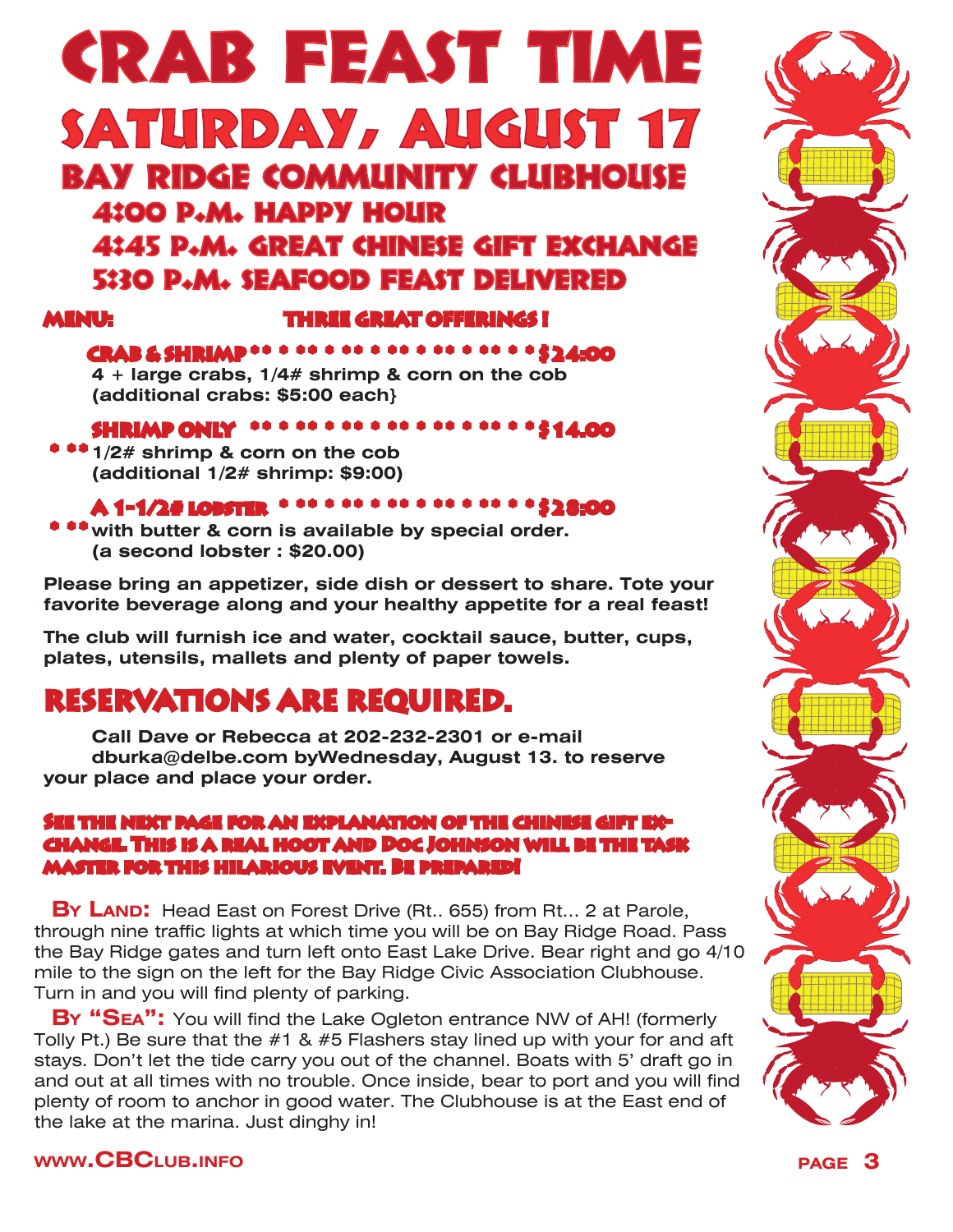# **Here are the rules for the Chinese Gift Exchange**

**Everybody brings one gift, wrapped and not identified as to who brought it. It should not be bought new for the occasion. It can be a regift or, used but not abused, and** 

**useful on a boat or at Happy hour. Around 15 to 20 dollars value originally. Each person bringing a gift picks a number to determine the order of picking gifts.** 

**The person who drew number 1 takes a gift from the pile, opens the gift and sits down with the gift in plain sight.**

**Then "2" then takes a gift, either from the pile or from 1. Then 2 sits down with the gift displayed. If 1's gift was taken, then 1 gets to take another from the pile. Players cannot directly take back the gift that was just taken. However, it may be "stolen" later.** 

**Then "3" gets up and can take a gift, either from the pile, or from 1 or 2, in which case that person can take either a new gift, or one from another person, but not the gift that was just stolen".** 

**Etc. etc. and the very last person has the choice of all of the previous gifts. Toward the end of the game it's not at all unusual for a lot of gifts to move around in a singleturn before finally somebody takes a gift from the pile.** 

**The only rule here is that you can't directly take back something that was just taken from you, though the next time something else is taken from you, then you can get back the earlier item from whoever has it then, EVEN THE PERSON WHO GOT IT from you. No guarantee you'll keep it for long, however.**

# **Come prepared with your "Gift" for a lot of Fun.**



Dear All,

Attached are pictures of the new house which we thought you might like to see. We close on Friday and can't wait. We are enjoying the pool here at the condo and exploring Ft. Myers and must tell you one of the highlights is Bahama Breeze where margaritas are the best in town, a restaurant Doc and

Carol introduced us too. It is hard to drive by and not stop! We think we have been in every furniture store and most of the car dealerships as we have been looking for some new furniture and a new somewhat bigger car. Bruce seems to find everything without

a fuss while I have yet to figure out North and South etc. We find that everyone is very nice and easy to talk with and definitely more relaxed.



We hope this finds you all well and enjoying the summer, sailing and family. We look forward to having you visit us in this place in the sun.

Bruce and Janet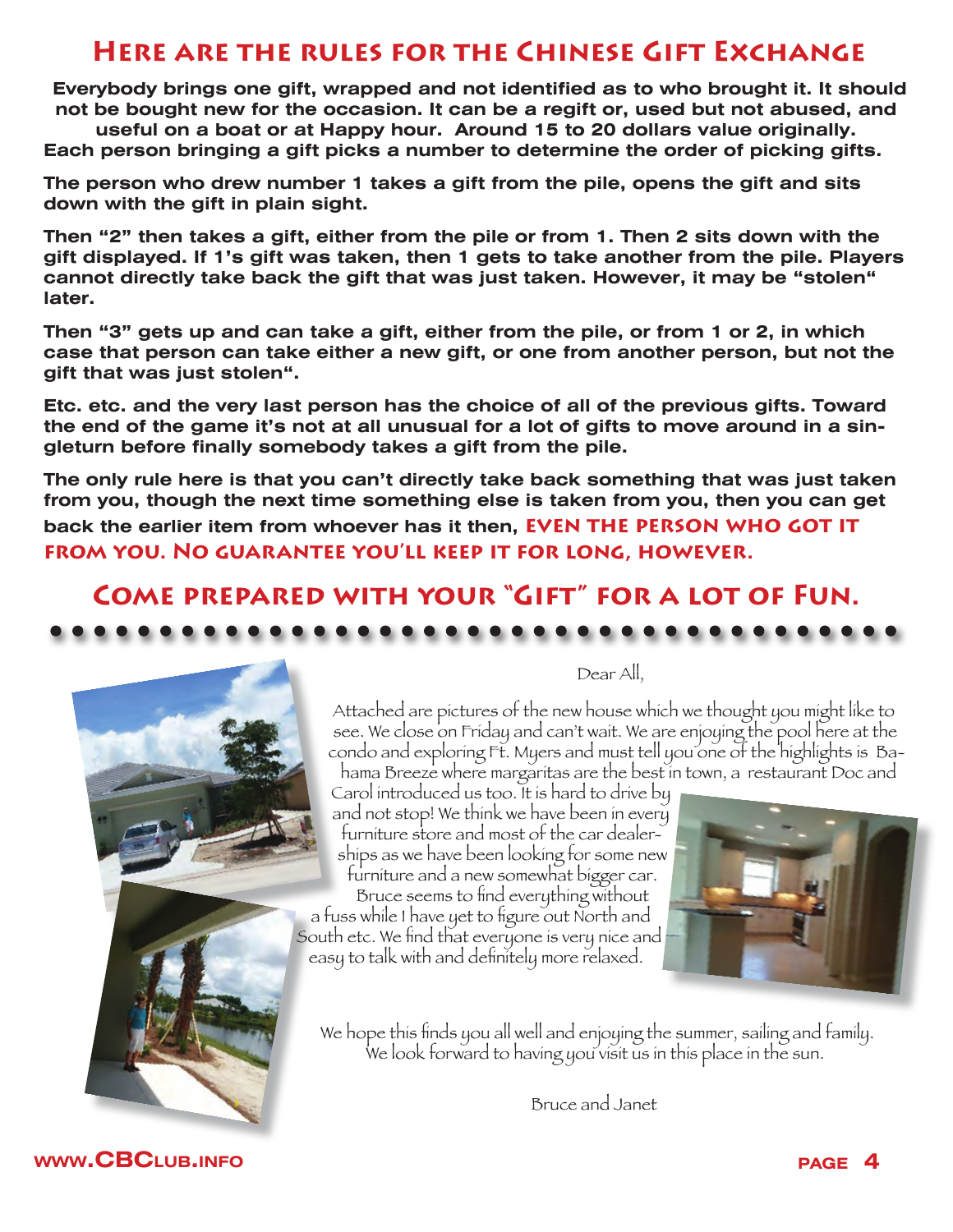# **The Fireworks & summer cruise was indeed a hot one!**

.**Jul 1 – 2** Home port to Baltimore – Only Marty and Paul made the trek. It was a sleighride en route to Baltimore Inner Harbor East Marina – mostly rain, but great wind!!!!

Marty had a Grand Son and a friend with three kids who had a great time in Baltimore. They even fished in the Harbor and actually caught fish – Cool.



Happy Hour was aboard GALATEA and Joyce joined by iPhone. Dinner was at Gordon Biersch Brewery Restaurant, within 2 minutes walking of the Marina. Good food food and lager. It was a nice night with temps in upper 70's; Marina very quiet.

The Bogardes left Rock Creek (on the Patapsco) on the afternoon of the 2nd and after tacking way too many times trying to get out of the Patapsco, we were driven to cover in the Bodkin by a brutal squall.

**Jul 3** – Baltimore to Grays Inn Creek. Norm left the Bodkin at 0700 and Paul and Marty left Baltimore for the run to Grays Inn Creek. Another Sleigh

Ride in Heavy wind out of the SE. They beat the storms across the Bay, but Marty and Paul did not!

En route to Grays Inn Creek from Baltimore, in a two hour, HUGE storm, Marty said he felt like he was in the Pac Man game with the storms biting at his stern the whole way over.

 There was decent sailing once the rain stopped and they could begin sight-navigating again.

The Johnsons made the run all the way from Mickey's Mooring in Mill Creek and Tom Trump pulled into the Creek as well. After cocktails on Marty's boat, all settled in for the Fireworks that could



be seen over the trees in Rock Hall. A 35 minute show ended abruptly after only 20 minutes. the reason unknown at the time. They thought it unusual that there was no Grand Finale but found out later from Rich Segermark that there was an accidental explosion that cut the show short.

It was a great night at anchor -- cool, no humidity, light winds, and no rain.



At Happy Hour(s) at 5:30 to 730 p.m. -- all the CBC members fit below in GALATEA's AC! Most members ate aboard their own boats, but some went into Rock Hall and had dinner at "Water-

man's Crab & Seafood Restaurant". Very pleasant night. Calm with temps in high 70's.

**Jul 5** – Langford to Swan Cr. – The Bogardes and Johnsons left the creek Early and were faced with 15 knots sustained with higher gusts on the nose. Savoir Faire was not able to make





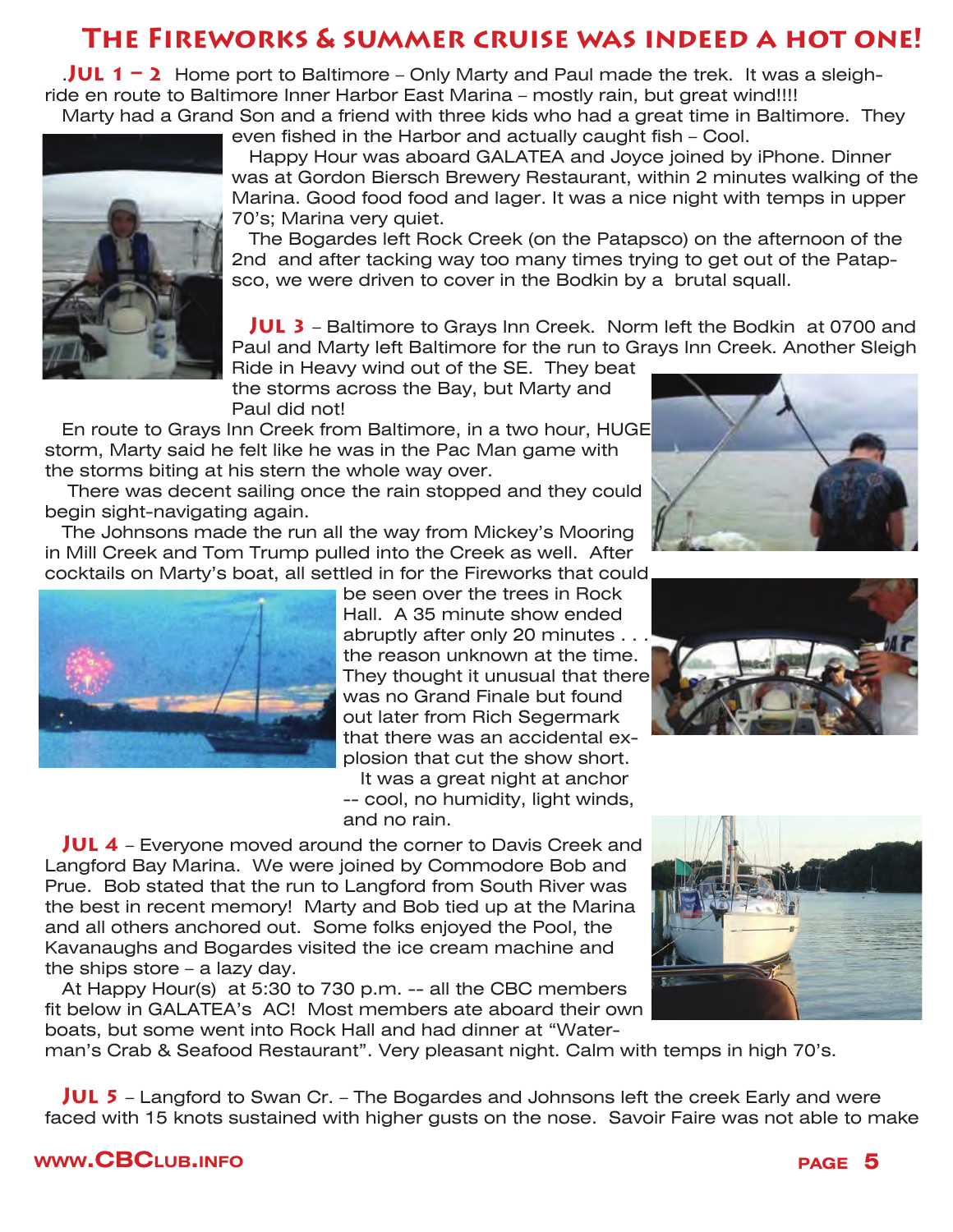

more than 4 knots headway and with 5 – 6 miles of this to go, we bore off, opened the jib and sailed into the Corsica for the day. Doc continued on and slogged into that stuff all day long to get back to the slip. Everyone else (much larger boats) soldiered on to Swan creek and Osprey Point Ma-

rina. At Osprey Pointe, they were joined by the Hottles. The Reinholds anchored out in the Swan Creek. Most boats took slips and nearly everyone used and enjoyed the pool. After the regulation Cocktail Hour at picnic tables in the marina, every-

one there but the Reinholds dined at the restaurant on a private, screened porch overlooking a pond. They were joined by Rich and Anne Segermark. Everyone thought that dinners there were pricey but excellent.

**Jul 6** – The Bogardes left the Corsica and sailed around to Swan Creek in much less wind than the previous day. They anchored near the Reinhold's in the Creek. The Bogardes and Segermarks joined Reinholds aboard Rhythm .Ted volunteered to mo-







busy channel on the way to the marina. The dinghy has a weight limit of 500#. Ya'll can do the math!

Marty, his guests, the Kavanaughs and the Hottles took the tram into Rock Hall for dinner at the Bay Wolf. Another private room for CBC.



**Jul 7** – Ted helped Norm haul the "Mast Monkey" (Sandra) up the stick to retrieve an escaped flag halyard.

At this point, the Cruise kinda deteriorated; everyone had something else to do and headed on home. The Bogardes had no plans, but were literally WILTED from the oppressive heat and ducked out as well. Marty continued on to Fairlee Creek.



Fairlee Creek Anchorage and

Marina was a transient powerboat haven, both in slips and both anchorages on July 7. Most of the transients were gone by July 8. Marty's guests left the cruise in Fairlee . As GALATEA was the remaining boat and after a "land cruise" to Chestertown for dinner at "Fish Whistle", Marty decided to shorten the cruise and return to Baltimore Inner Harbor East Marina.

#### **www.CBC**LUB.INFO **page 6**